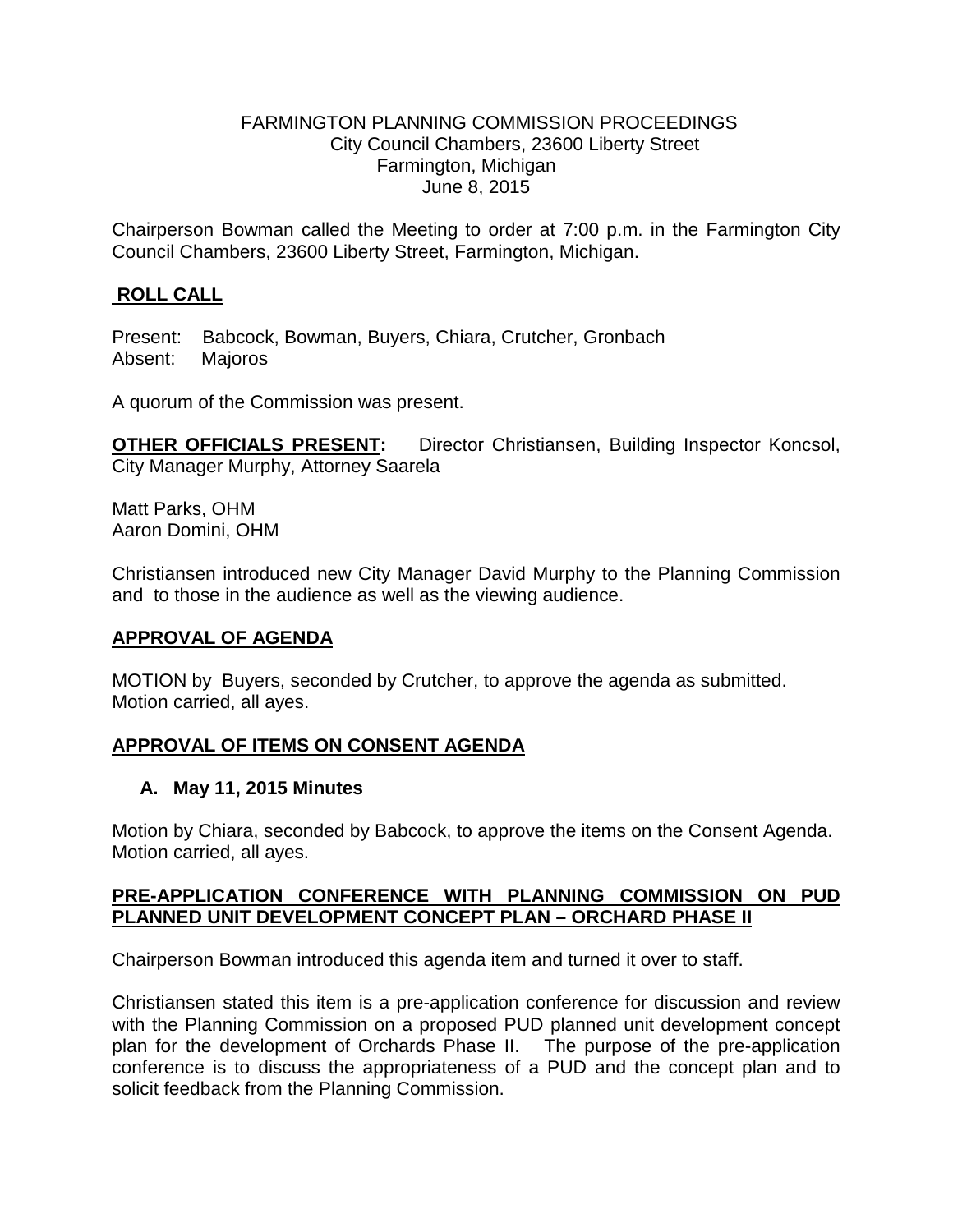Applicant Fabio Cervi of Cervi Construction of Livonia, requested a pre-application conference and has submitted concept plans for the development of the Orchards Phase II Site on Slocum, a 15-unit, three-story, townhouse-style apartment building with parallel parking. The concept plan includes a conceptual preliminary layout/site plan and a conceptual/preliminary building elevation. An aerial photo of the site was also included in the Commissioners packets.

Christiansen went over the history of the property, including the development of Phase I, a 16-unit condo development, with a parking garage underneath. He stated Phase II was also part of the overall PUD that was approved and the infrastructure installed, however due to economic conditions Phase II has not been realized as yet. He indicated the DDA purchased the unconstructed Phase II from the bank this past year and has been actively marketing this property and has solicited an RFP. Minimal interest was shown for a condominium project on this property. The RFP was then modified to include an opportunity for a "for lease" product as well. An application was submitted by Cervi Construction who are proposing a 15-unit townhouse style apartment building on the site with parallel parking off the front of the building on the access drive. Christiansen also stated that City Council at their June 1<sup>st</sup> Special Meeting, considered the Applicant's proposal and feedback was provided to staff who then relayed that information to the Applicant. He went over the aerial photo of the project on the screen.

Bowman thanked Christiansen for the introduction and invited the Applicant to the podium.

Fabio Cervi, Cervi Construction, 12419 Stark Road, Livonia 48150 came to the podium and provided a brief overview of the project. The floor was opened up for questions from the Commissioners.

Crutcher asked for clarification of the rendering on the screen.

Gronbach stated that in looking at the site plan it appears the building is backed up pretty close to the east side of the property line and he confirmed there are no rear entrances, only front west entrances. He also questioned if all parking for the site would be limited to the street parking and Cervi responded yes.

Gronbach asked if the Applicant had considered putting the parking behind the units and moving the units up closer to the street and further discussion was held.

The Applicant indicated he had discussed that option with his engineers and it was cost prohibitive due to storm sewers, the grade, and other factors that added to it.

Christiansen stated the limitations presented with the parking situation.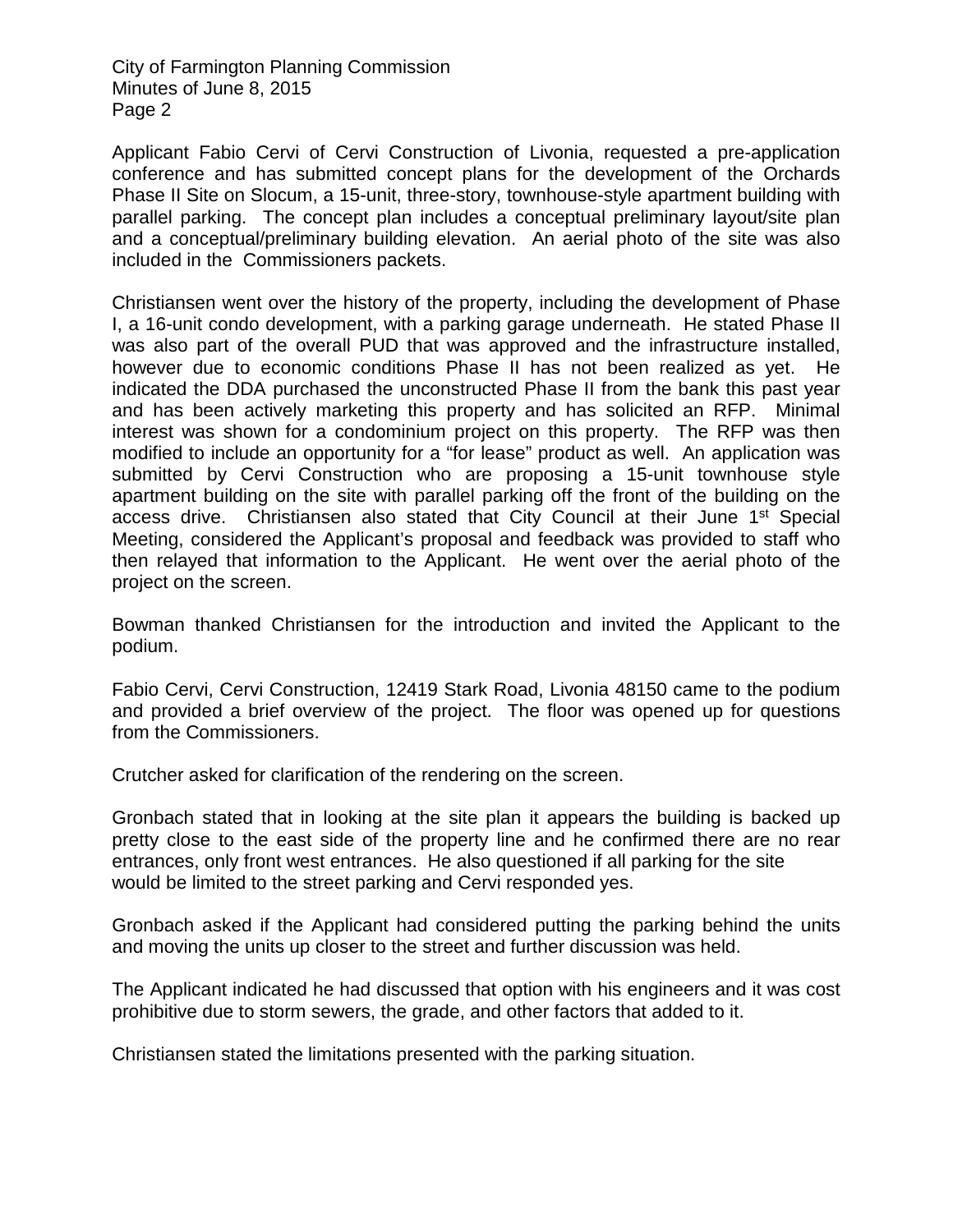Chiara inquired why Phase I could not just be replicated for Phase II given its success and Christiansen stated that market conditions were different back then and Chiara stated that he felt condos would be more acceptable down there than for rent apartments.

Christiansen stated that having gone through the recession, the owners of the property were no longer able to carry the property and no one developed the property during those conditions and the property had reverted back to the bank.

Gronbach asked if the roadway in and out was public or private and Christiansen responded it's not officially a road.

Buyers inquired addressed the issue of owner/occupied as opposed to apartments and further discussion was held.

Bowman asked for clarification on what drove the changes in the renderings and the Applicant responded the preliminary discussions with the DDA.

Christiansen stated there are three municipal entities that would be engaged with the PUD review and approval process for any development on Phase II, which would be the DDA, the owner of the property; the Planning Commission which would involve four steps, the pre-application conference, application, Public Hearing, and preliminary conceptual plan review, and then that would move from the Planning Commission to City Council, which would include preliminary conceptual review and draft development agreement and then move it forward to the conclusion of the process, with the final site plan presented to the Planning Commission.

Bowman inquired if the consideration of underground parking was cost prohibitive and the Applicant responded in the affirmative.

Buyers asked if the project was going to have a basement or on a slab, the Petitioner responded it is on slab.

Crutcher expressed concern with putting a project on that site that doesn't have the underground parking consistent with Phase I.

The Applicant stated that he considered it but it was not something in his plans for that project.

Buyers stated from a marketing standpoint with 15 units and only 20 parallel parking spots, it may not be adequate.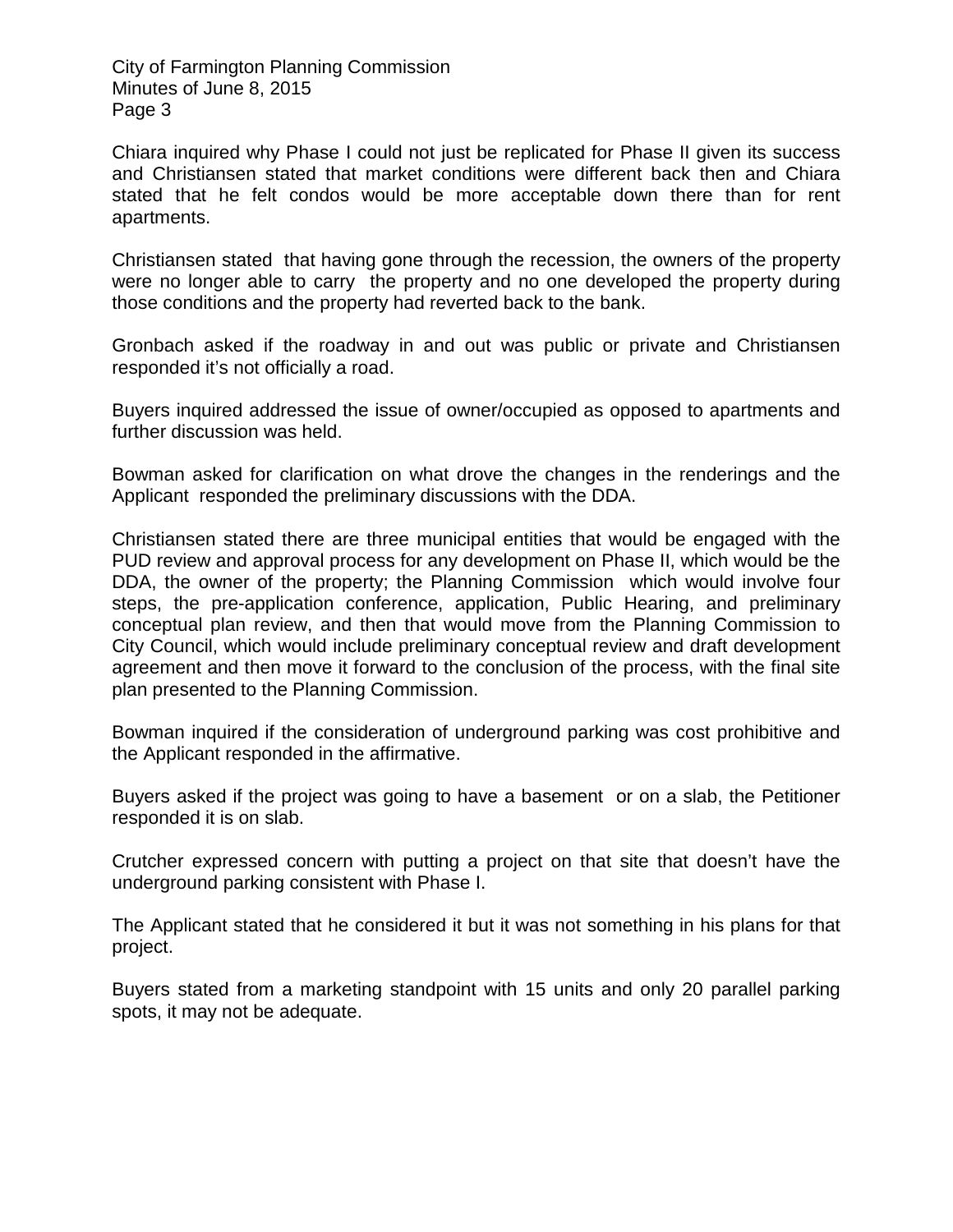Christiansen stated Phase I includes 16 condos with 16 underground spaces and eight on street.

The Applicant stated they would still stay open to the consideration of condos on the site but there would have to be garages and could present challenges.

Bowman thanked the Applicant for their interest in the property and for taking the time and effort to request the pre-application conference.

Christiansen responded he will continue to have dialogue with the Applicant, taking into consideration the comments from the DDA, City Council and Planning Commission, and have additional discussion to see what direction he should go in.

## **REVIEW OF DRAFT DOWNTOWN AREA PLAN**

Chairperson Bowman introduced this agenda item and turned it over to staff.

Christiansen stated this agenda item is presentation and discussion of the recently completed final draft of the Downtown Area Plan for the City of Farmington. He stated at the April 29, 2015 meeting of the Farmington Downtown Area Plan Committee, they approved the final draft of the 2014/15 Downtown Area Plan. He indicated the purpose of this item on tonight's agenda is to unveil the Downtown Area Plan to the Planning Commission.

The draft plan being presented tonight was completed by the Downtown Area Committee which consisted of members of the various boards and commissions including the Planning Commission, the Downtwon Development Authority and City Council. Two members of City Council served on the Committee, Schneemann and Scott, and Gronbach from the Planning Commission and the former president of the DDA as well as current president Tom Buck.

He introduced Mr. Aaron Domini and Mr. Matt Parks from OHM.

Bowman then turned the item over to Mr. Domini for presentation.

Aaron Domini, OHM advisor and lead of the planning and urban design, came to the podium. He gave a history of the metamorphosis of the Downtown Area Plan, stating the effort was borne out of the Farmington Vision Plan. He stated when they finished that project, the downtown area was a big focus and that the natural evolution was to dig back down and look strategically at the downtown to see what opportunities there may be.

Some elements that were discussed were increased parking in the downtown, the idea of enhancing the urban context with the downtown, and connecting with the river.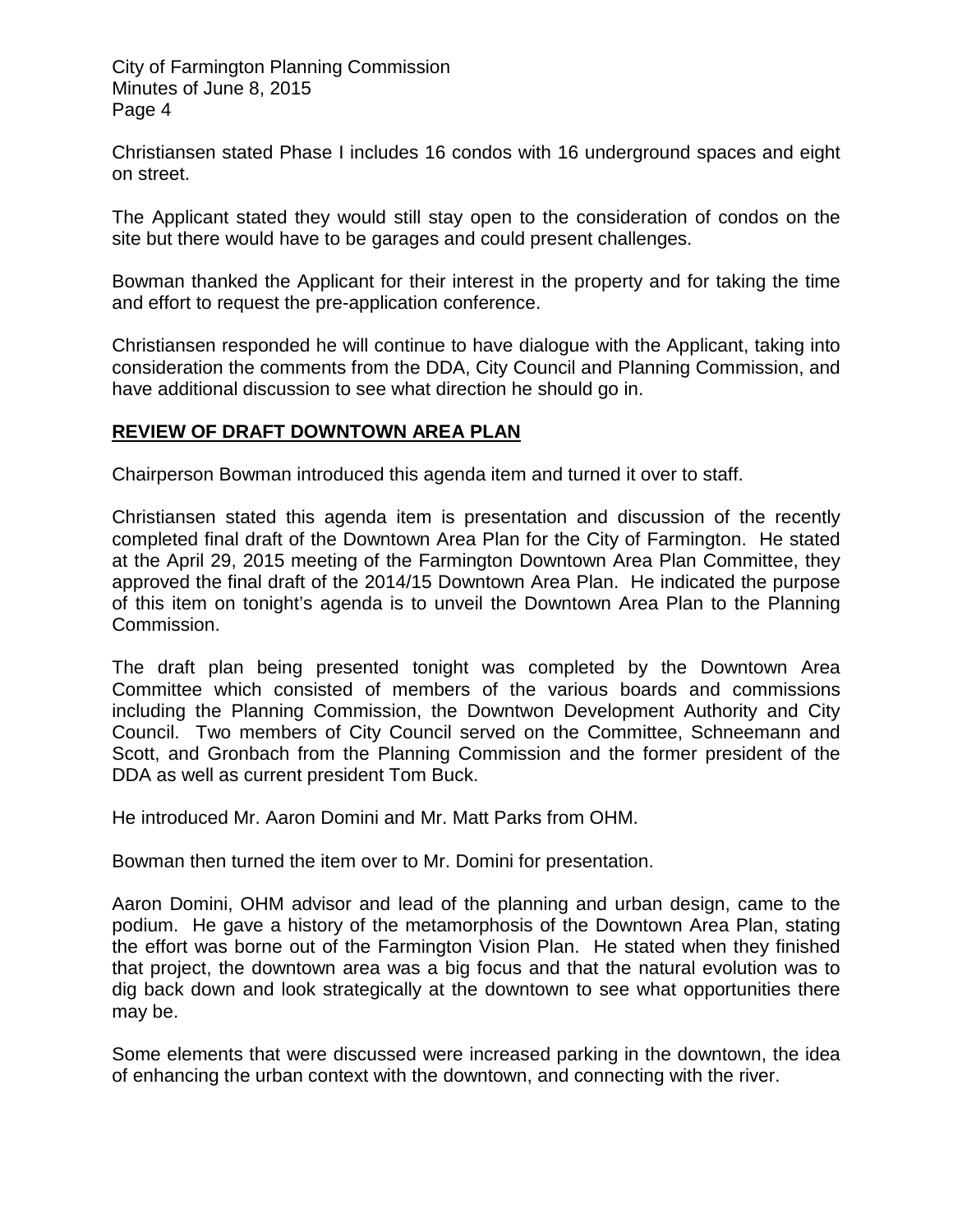He stated the plan contains three elements, look at existing conditions in the downtown, conduct a very detailed market study to understand its potential and align the Plan with the potential. The third piece was developing concepts, what can be done. And when all those things are layered together it helps crystalize vision and is a powerful marketing tool for the City to communicate its opportunities not only to the folks in the community but also to the private sector.

He indicated they had done a lot of scenario planning within the study area to understand how to develop a site that an investor might go through to understand how to achieve the vision.

In the end it provided a more defined vision of the downtown but also provides City leadership a powerful tool to help market it and build the vision as well.

He stated that due to the length of the document, he would just give a brief overview and highlight some of the key elements. He concluded by saying there was a lot of information contained therein that could continue to guide and make the City a high quality destination point within the region.

Bowman thanked him for his presentation and opened the floor for questions from the Commissioners.

Christiansen also thanked Aaron and OHM for all of their hard work and effort engaging in this task in looking at what opportunities exist here in the City to repurpose a very unique part of our community. He stated there were many components and players involved in the compilation of materials unveiled tonight.

Gronbach stated that having been a member of the committee working for the last year and a half on this, that there is a tremendous amount of material to digest in the document and suggested that the Planning Commission take the time to look through it and to ask follow-up questions at future meetings.

Bowman stated that was a wonderful suggestion.

Christiansen stated another important element would be to work with the schools in helping them relocate facilities and look to find other locations for them so that those areas could be revitalized.

Bowman thanked Domini for his presentation.

## **APPOINTMENT TO DOWNTOWN PARKING ADVISORY COMMITTEE**

Bowman introduced this agenda item and turned it over to staff.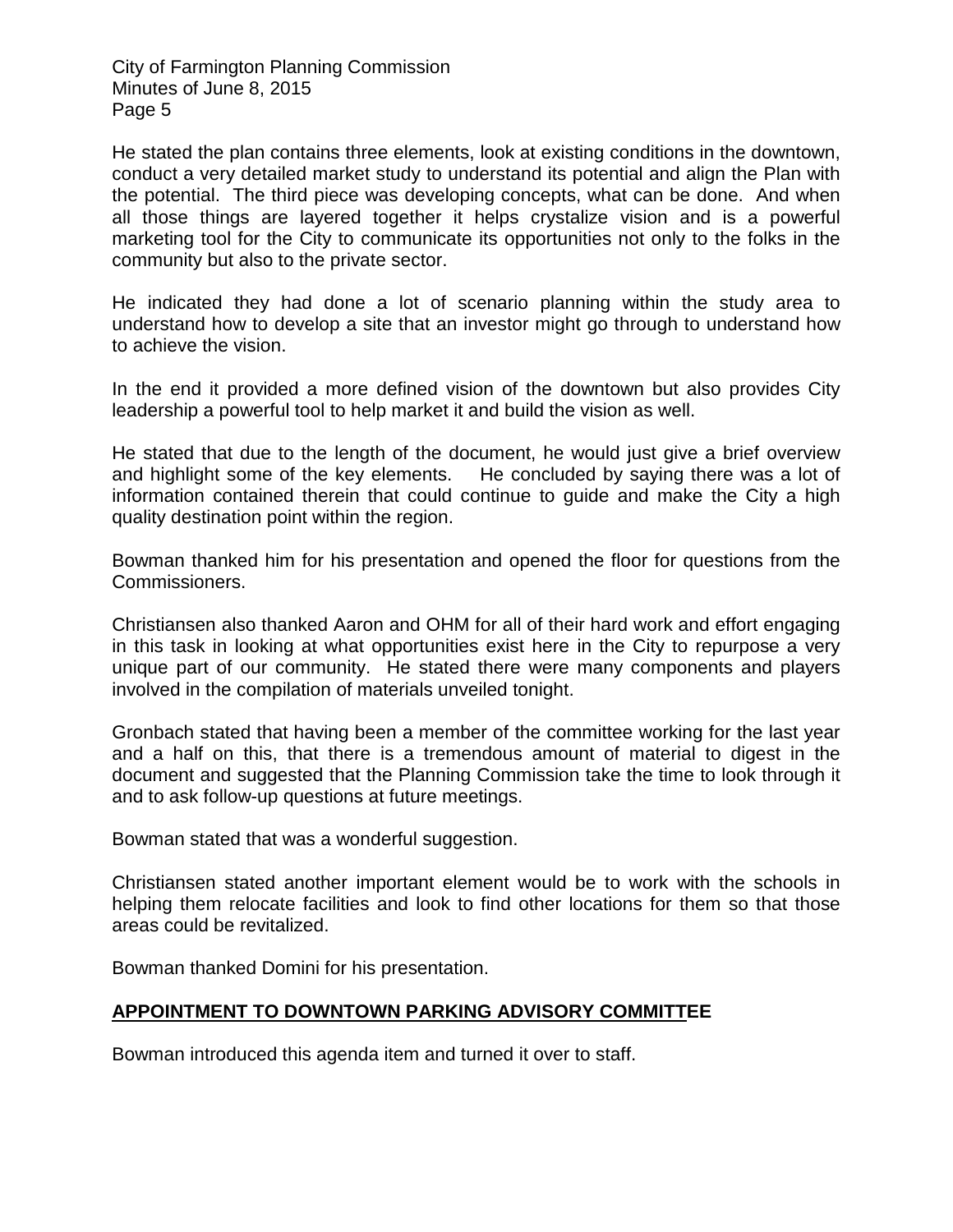Christiansen stated that the City Council, at their April 20, 2015 meeting, established a Downtown Parking Advisory Committee and that the City Manager's Office has advertised the open resident and business owner positions of the committee via local media, SWOCC bulletin and a listing in the Chamber of Commerce newsletter and in accordance with the by-laws adopted by the City Council for the Parking Advisory Committee, one member of the Planning Commission must serve on the Committee and that the action desired for this evening was to make that appointment.

He indicated the make-up of the Committee is to include a City Council member, one DDA Board member, two downtown CBD business/property owners, two residents, one Planning Commission member and two ex-officio members, i.e. the City Manager or a representative from that office, and the Public Safety Director and/or their designee.

Chariperson Bowman opened the floor for nominations or volunteers to fill the Planning Commission spot on the Committee.

Crutcher volunteered to serve on the Committee and further discussion was held.

Bowman stated that Gronbach was also considered an appropriate candidate to serve on the Committee.

Christiansen indicated that City Council is looking for a qualified candidate from the Planning Commission to actively participate and attend all of the meetings.

MOTION by Gronbach, seconded by Chiara, to nominate Ken Crutcher to serve as the Planning Commission's representative on the Downtown Parking Advisory Committee. Motion carried, all ayes.

Bowman thanked Crutcher for his interest in serving on the Committee.

## **PUBLIC COMMENT**

Paul Bertin 23169 Farmington Road in Wynset Condominiums, expressed concern over the Orchards Phase II plans and the difference between the photos or renderings and the plans presented this evening and the different Code requirements that would come into play. He also stated that apartments require a second means of egress and he does not see that in the plans and suggested that these issues be looked into before any decisions are made. He also addressed the parking requirements and suggested making it a little more compatible with Phase I utilizing similar colors and materials.

Bowman thanked Mr. Bertin for his input.

Christiansen indicated that this is in a very preliminary and conceptual stage and stated the comments are very pointed and well taken and that each item will be looked at in great detail before moving forward.